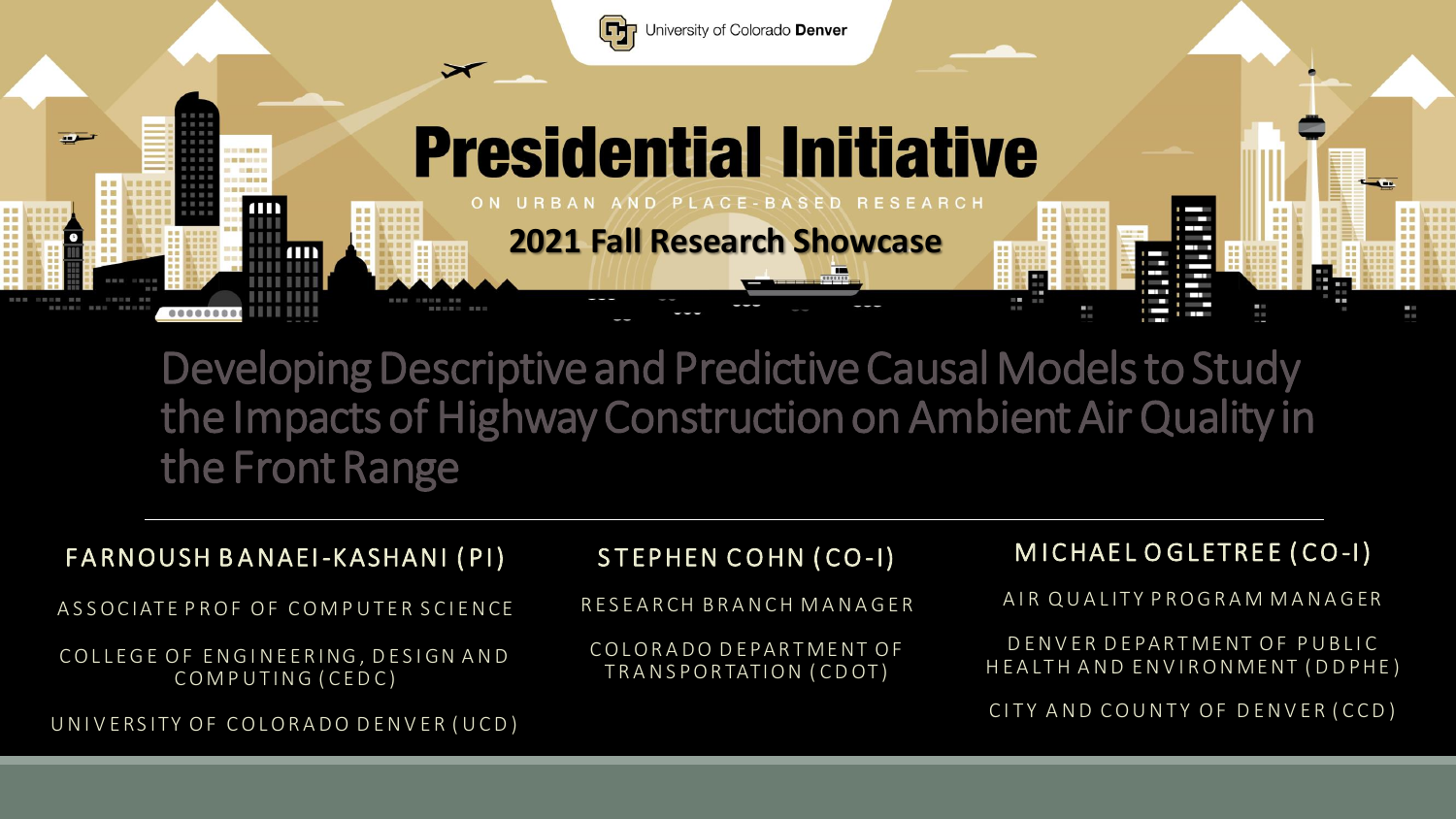### **Presidential Initiative**

URBAN AND PLACE-BASED RESEARCH

### Team



**NO ARRIVE** 

#### ❑ CU Denver

▪ Farnoush Banaei-Kashani (PI), Associate Prof. of Computer Science and Engineering, CEDC

**NE MENER** 

Sohil Vaidya, Graduate Research Assistant, Computer Science and Engineering, CEDC



- ❑ Colorado Department of Transportation
	- **E** Stephen Cohn (Co-I), Research Branch Manager



- Denver Department of Public Health and Environment, City and County of Denver
	- **EXPERITHERE** (CO-I), Air Quality Program Manager
	- **E** William Obermann, Air Policy Program Manager











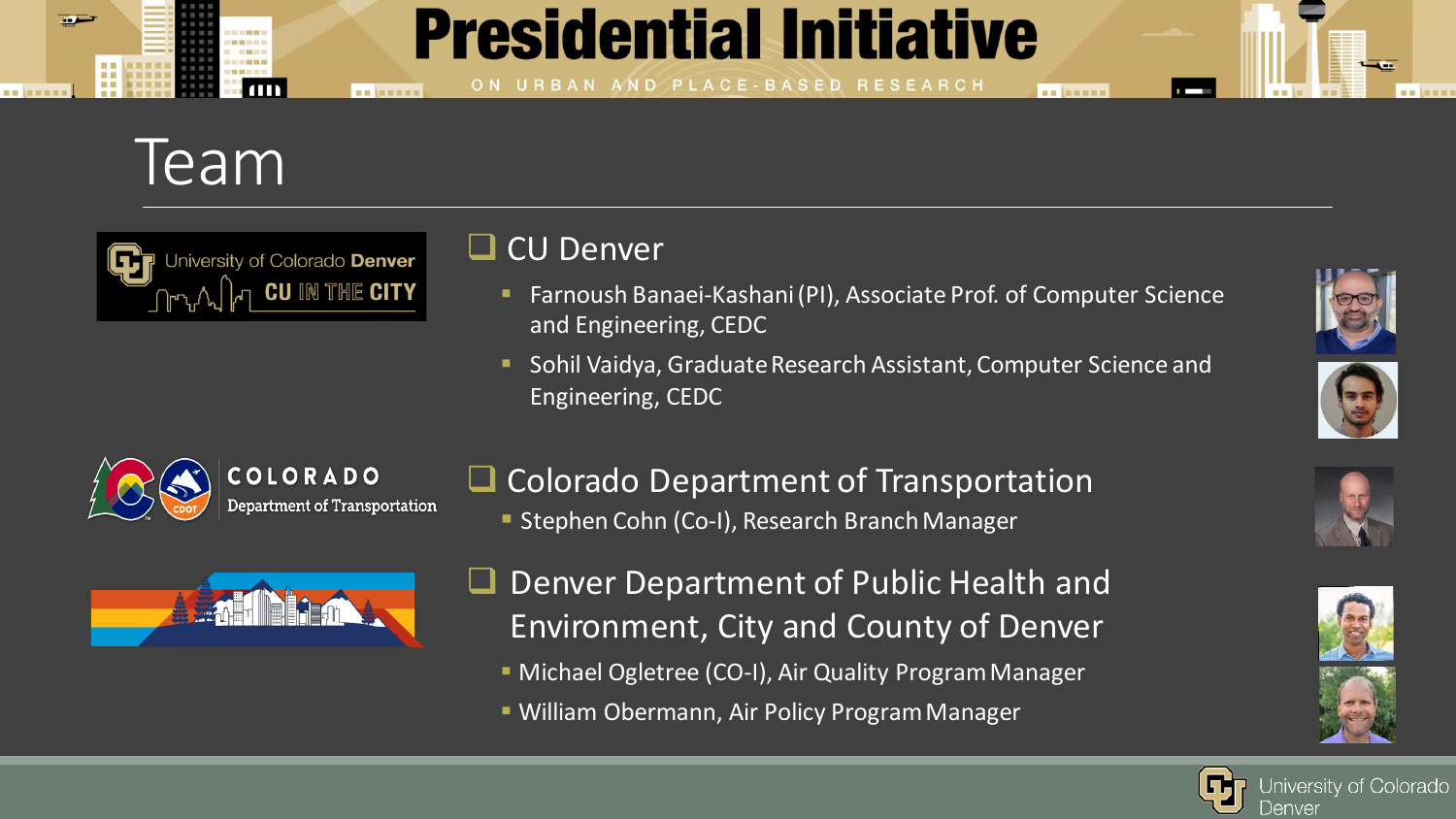# Project purpose and objectives

**Presidential Initiative** 

PLACE-BASED RESEARCH

1. Air pollution is an important determinant of health [World Heath Organization 2013]

. . . . . . .

- 2. Traffic and road construction is a significant contributor to air pollution [Matson 2006, Cowie 2012]
- 3. There is significant inequality in exposure to air pollution [World Heath Organization 2013]



**BU MESS** 



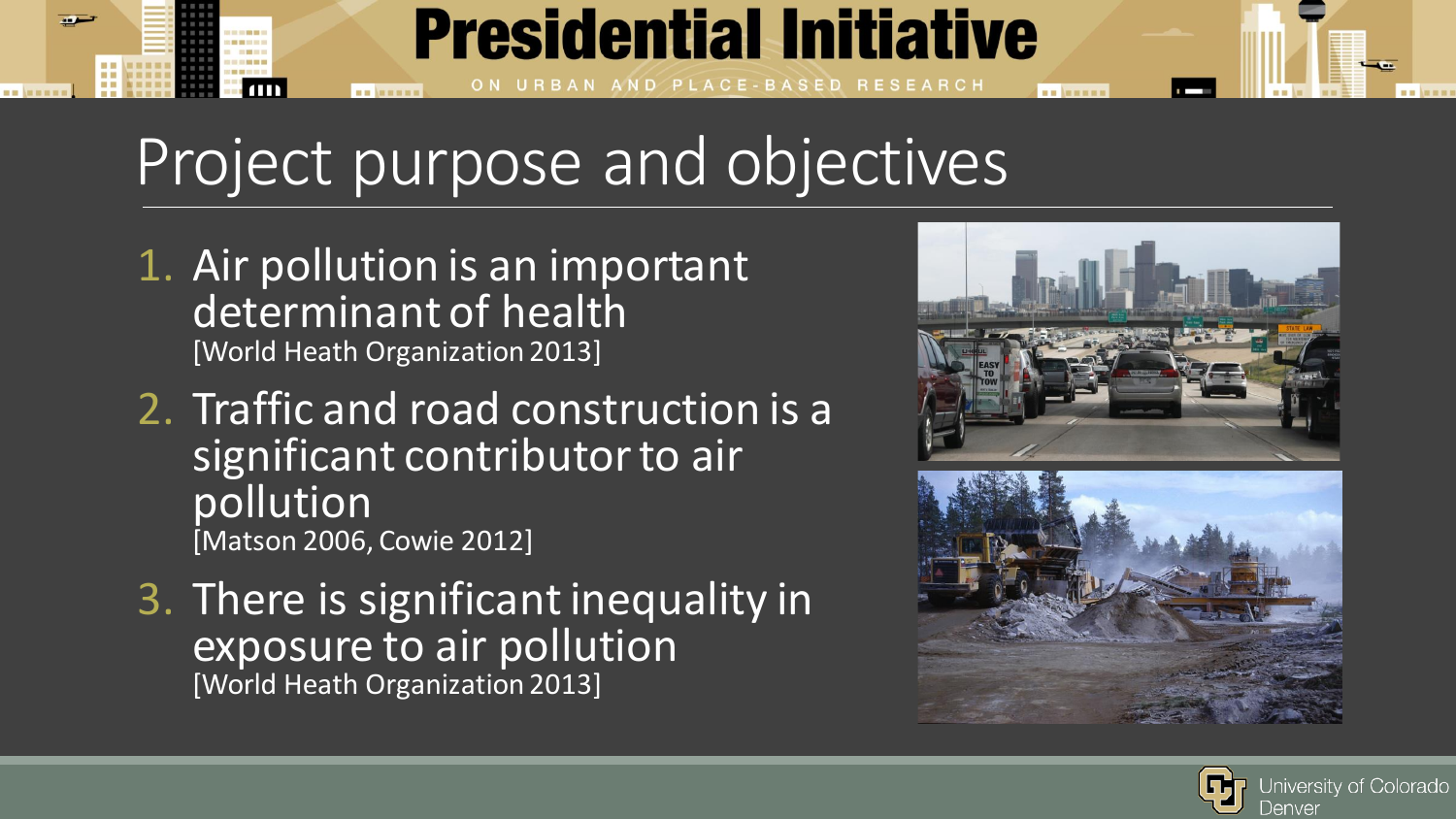# Project purpose and objectives (cont'd)

**Presidential Initiative** 

PLACE-BASED RESEARCH

❑ Joint CDOT-DDPHE data collection project along I-70 corridor

**NO ARRIVE** 

سم

----

 $\blacksquare$ 

- Sponsored by Federal Highway Administration (FHWA), starting 2017
- In Summer 2021 extended to cover I-270
- □ CO, BC, O<sub>3</sub> PM<sub>2-5</sub>, PM<sub>10</sub>, NO<sub>x</sub>, and tVOC (Total Volatile Organic Compounds) per minute data from 15 stations



**BB** MENER

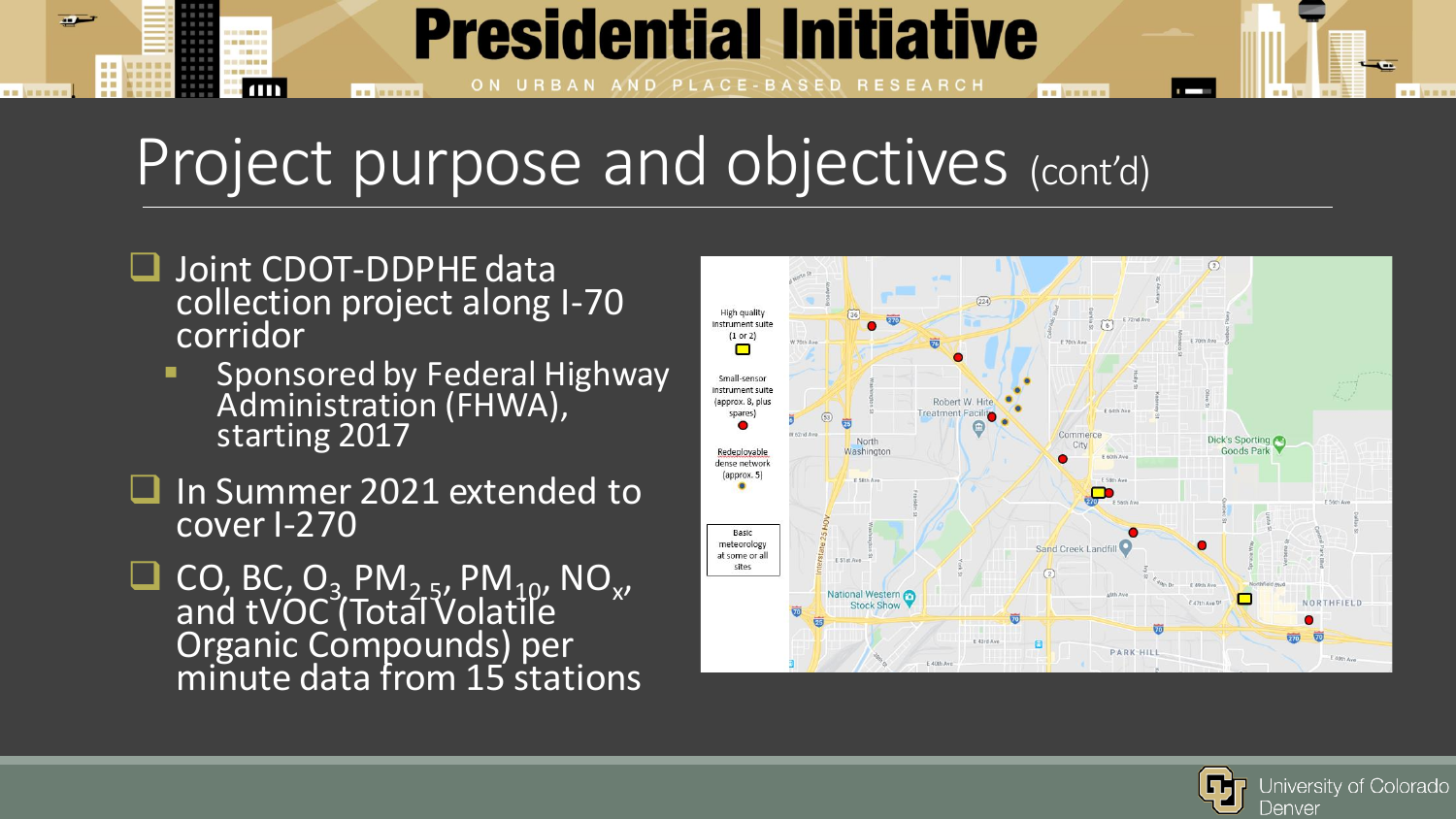

## Project purpose and objectives (cont'd)

1. Fuse and augment the air quality data with publicly available construction event, traffic, and weather datasets

2. Use the fused data to develop descriptive and predictive causal models that can quantify the impact of highway traffic and construction projects on air quality

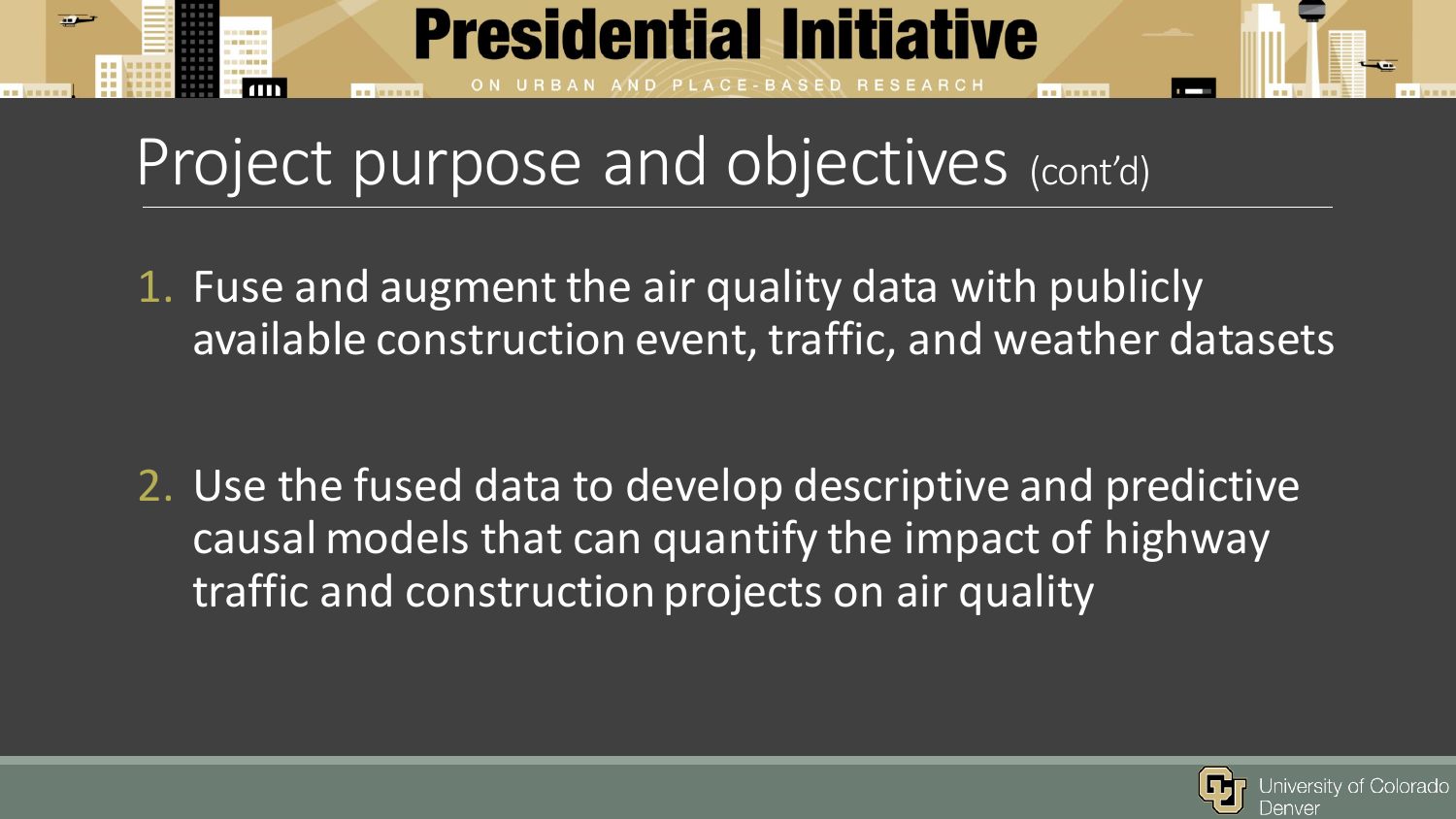

### Methods and activities: Data Fusion (Task #1)

#### ■ Air Quality Data

❑ Traffic Data

❑ Weather Data







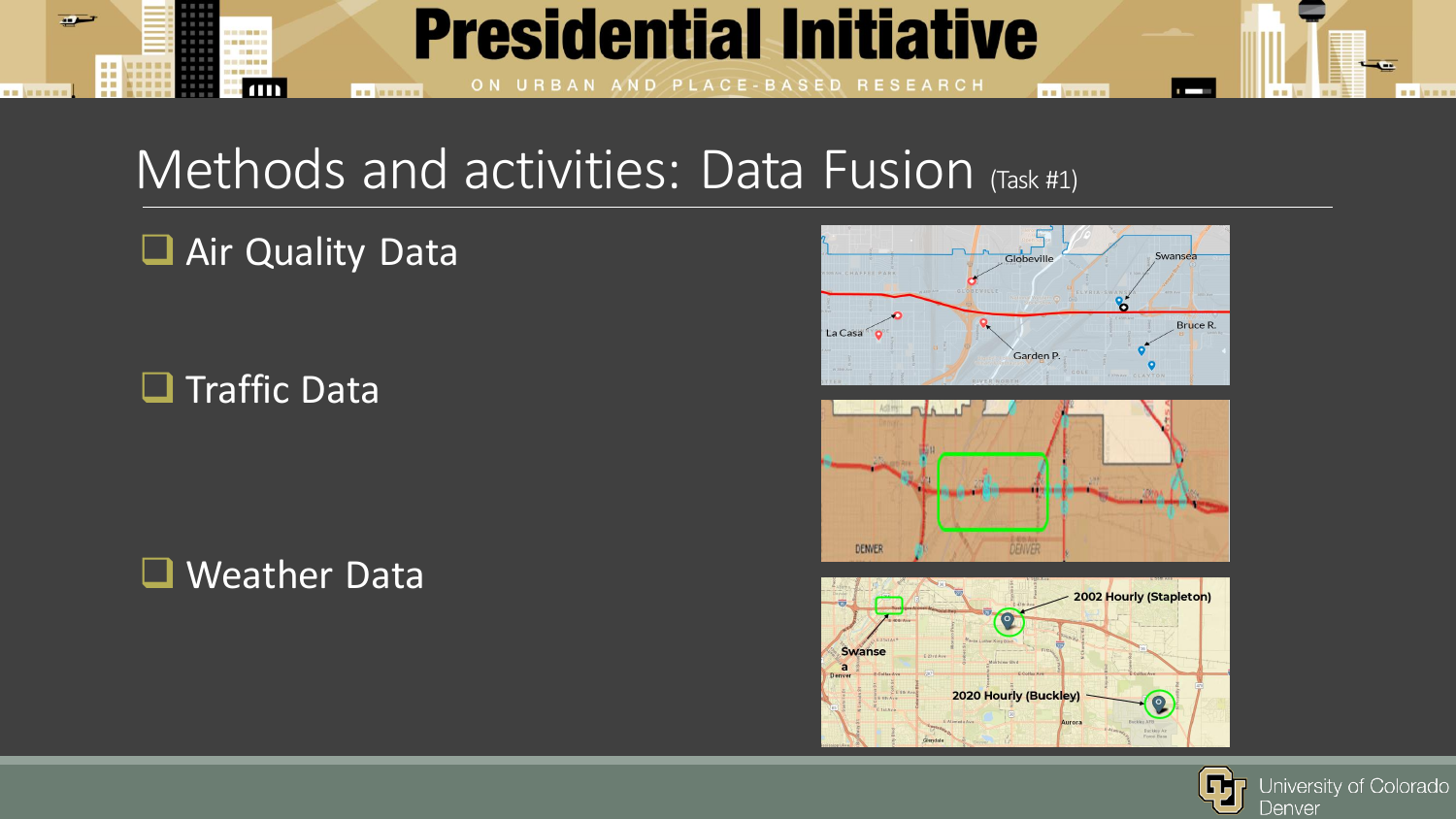### Methods and activities: Model Development (Task #2)

**Presidential Initiative** 

AND PLACE-BASED RESEARCH

- **1. Prediction Models** (linear regression, elastic net regression, lasso regression, neural network, decision tree, boosted tree, graph neural network)
	- How does air quality change from before a typical highway improvement project to after?
- **2. Probabilistic Estimation Models** (Bayesian belief network)

**NO ARRIVER** 

- How can we estimate the impacts of better traffic flow with less idling, and the impacts of higher traffic flow due to induced demand (e.g., due to road expansion projects)?
- **3. Causality Analysis Models** (graphical granger network)
- **EX How does air quality change as a function of downwind distance from** the activity, height above the ground, or meteorological conditions?



**BU MESS** 





Jniversity of Colorado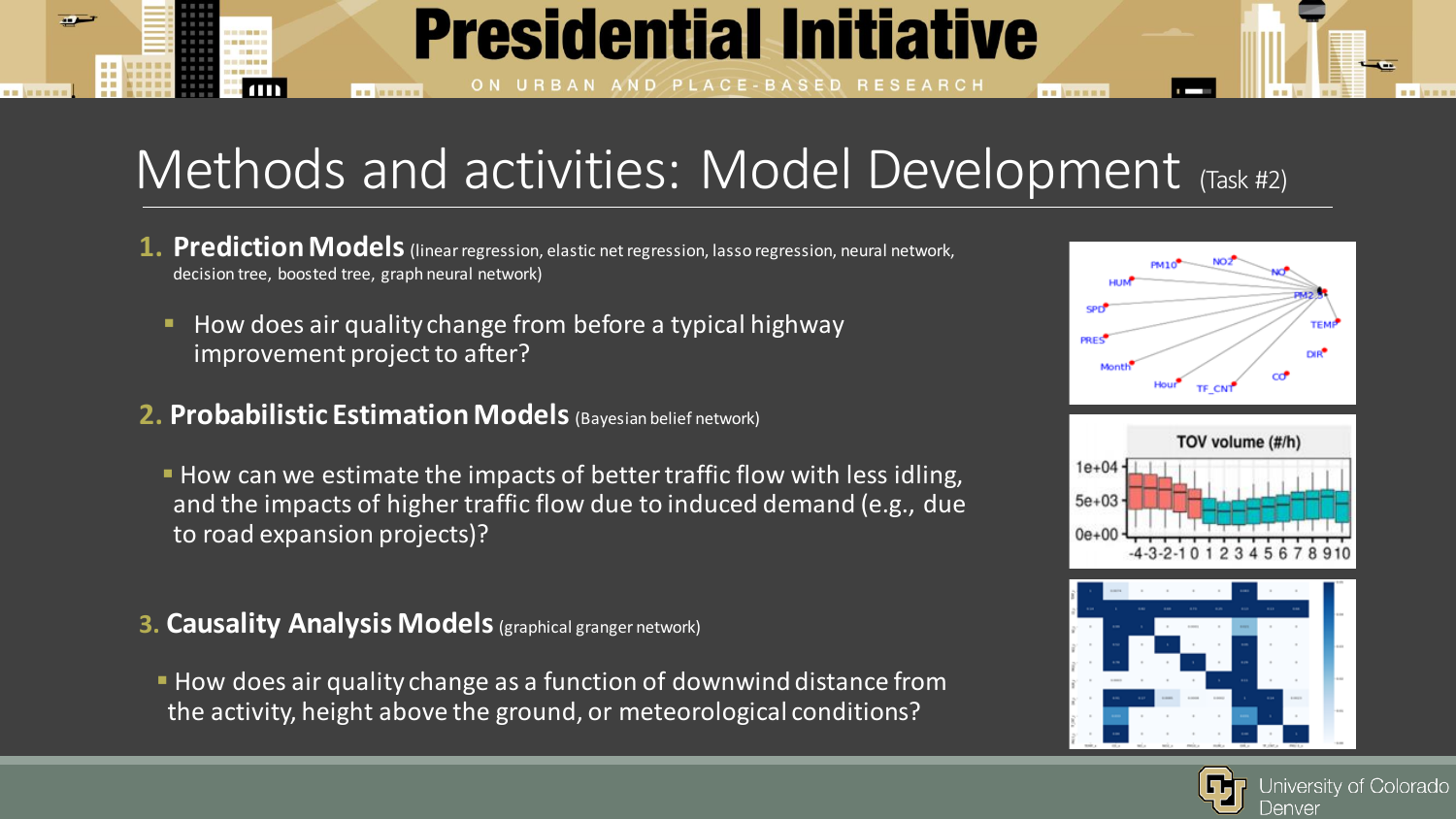

## Next steps

#### ❑ External Partnership: Joint Proposal to FHWA

"**Using Causal Modeling to Generate Effective Plans for Multi-source, Multi-Modal, and Multi-criteria Sensor Deployments: A Case Study in Air Quality Monitoring to Measure Impact of Highway Construction**"

◦ **Description:** 

Not Meant for Reading

- Problem: Effective Multi-source, Multi-Modal, and Multi-criteria Sensor Deployments with application in Air Quality Monitoring to Measure Impact of Highway Construction.
- Benefits DOT and other agencies that frequently need to monitor air quality impacts of their construction projects
- **Objective(s):** A tool for automated generation of effective sensor deployment plans to enable both accurate and cost-effective assessment of construction impacts on air quality
- Benefits to DOT: Given that construction impact on air quality is an emphasis area, this tool allows for automated, efficient and frequent sensor deployment planning for current and future DOT construction projects; hence significant cost and time saving
- Implementation: Engineers will be able to utilize the user-friendly tool to automatically generate sensor deployment plans for DOT construction projects